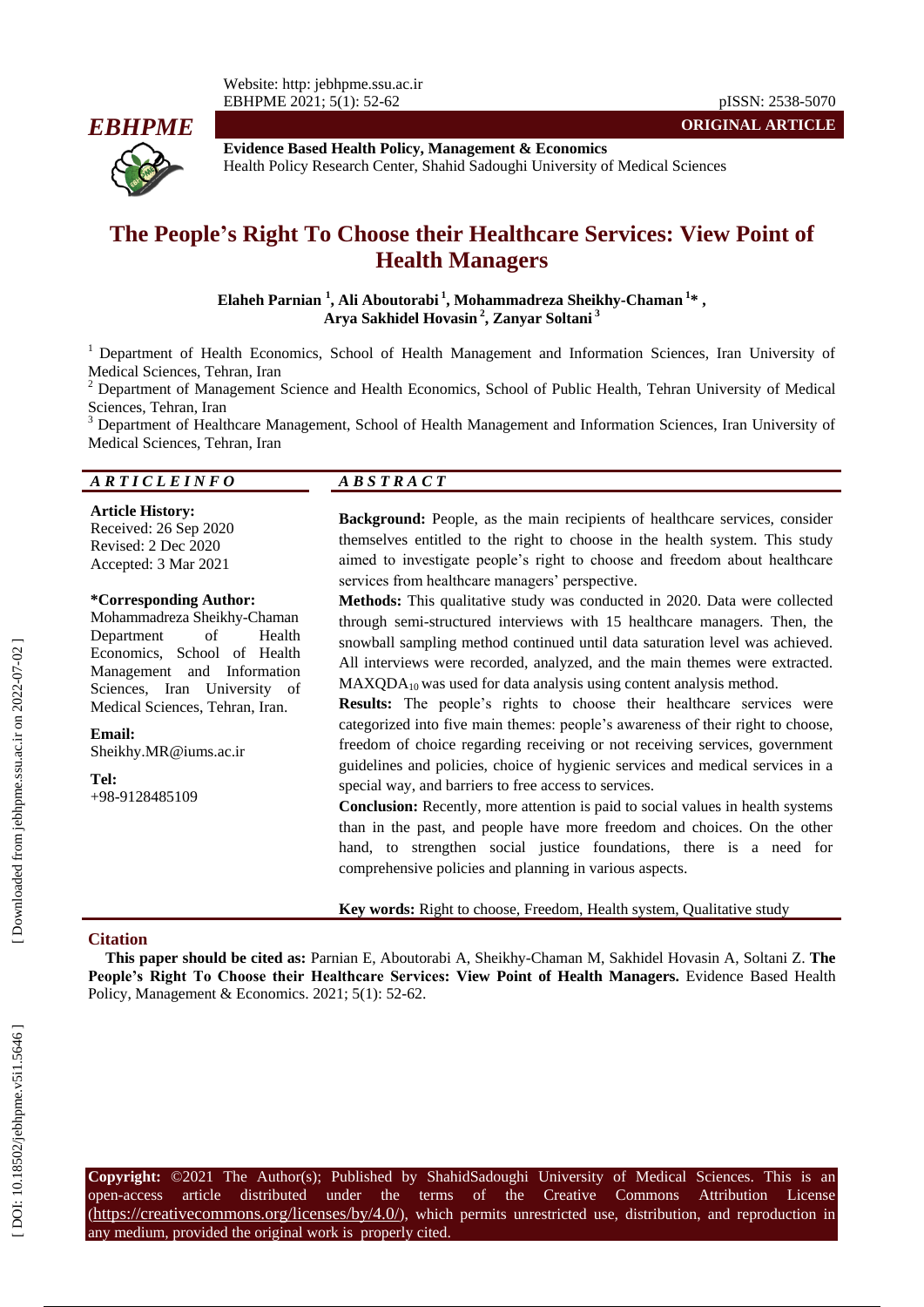#### **The People's Right To Choose in the Iranian Health System**

#### **Introduction**

ealth is considered one of the basic rights of **H**ealth is considered one of the basic rights of every society members, and the government is obliged to provide it equally for all. On the other hand, having healthy human beings is at the center of all social, economic, political, and cultural development in any human society and, therefore, is of utmost importance in developing infrastructure of different sectors (1). In each country, the healthcare system has been considered the main trustee of health, including different health organizations (2). In some countries, these organizations are only public, but in others, the private sector also operates within a specific framework (3). The common point of all health systems in the world is that the people are the main recipients of healthcare services and recipients of these services consider having the right to choose one of their basic rights. Besides, this right to choose is considered a social value (4). Advances in technology and health technologies, development of communication and information methods, increased health literacy. Improved quality of healthcare services has raised expectations of service recipients from health systems. Any failure to provide them with desirable services will result in dissatisfaction and protest (5) Therefore, policy -makers and the health system managers have concluded that paying attention to the social criteria and values of healthcare recipients is one of the fundamentals for the proper management of this system and should be given special attention , to meet the needs of the population (6,7) fully. The social values of the health sector can be divided into two axes: process (transparency, accountability) and content (cost -effectiveness, freedom of choice, and justice) (6). It should also be noted that some of these criteria and social values are specific to a particular culture, but some are universal and important in all social systems (8). According to the previous researches, paying attention to social values in healthcare processes leads to public trust and legitimizes the decisions made by health policy makers and planners (9,10).

The level of attention to these values varies in different health systems . For instance, Britain, Germany, and Australia are in a good position, Thailand and Latin America are in a relatively good position, and South Korea and China are in an unsuitable position (9). Also, in a qualitative study in accordance with the structure of the health system of Iran, it was found that according to health experts' perspective, freedom to choose healthcare services is divided into three categories: freedom of choice for treatment services, freedom of choice for preventive and hygienic services and freedom of choice for choosing the insurance organization (5). Another study found that paying attention to the patient 's right to choose is essential for improving healthcare services quality (11). Chavehpour et al. (12), in their cross -sectional research , uncovered marked inequalities in hospitals and hospital bed distributions in the Iranian health system as one of the challenges of freedom access to healthcare services. Equitable distribution of human resources was also recognized as another factor influencing access and freedom of choice in the health system (13).

Having the right to choose is one of the examples of social justice and considering the progress of societies in all fields, especially in the field of health. Also, people expect to have a more prominent role and practical freedom in their health -related decisions than in the past , and disregarding to this right may cause them dissatisfaction when receiving services and even influence their subsequent referrals, which is contrary with the objectives of any health system . Therefore, it is necessary to conduct studies in this regard t o provide a basis for evidence -based policy -making by creating valid evidence. The present qualitative research was conducted in 2020 to examine the people 's right to choose healthcare services from healthcare managers' perspective .

# **Materials and Methods**

## **Data collection**

This study has been conducted using a qualitative approach in the first six months of 2020 to

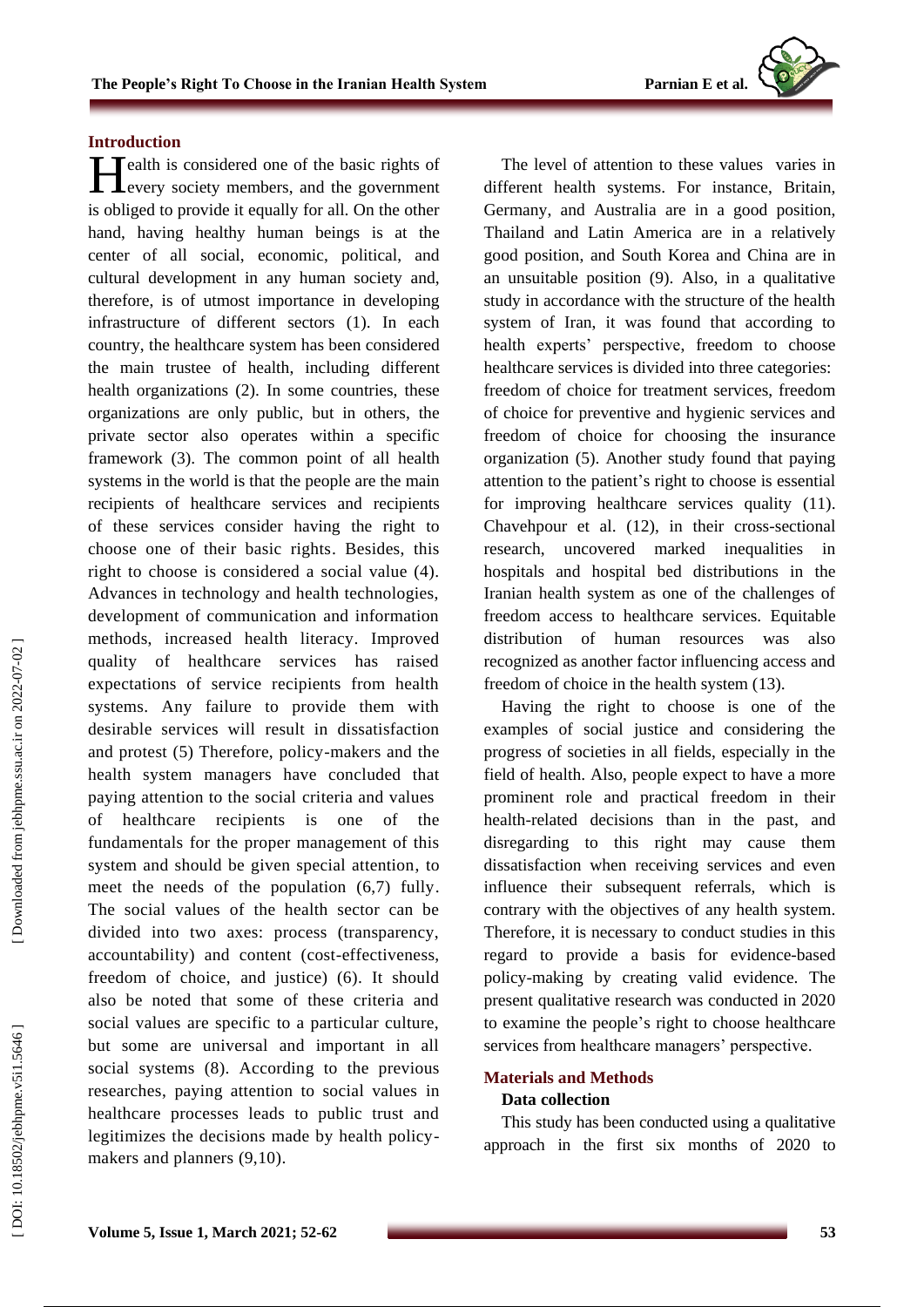investigate people 's freedom of choice regarding healthcare services. It is important to note that the right to choose does not imply choosing the type of healthcare service s provided by the recipient, which is up to the service provider to determine. Also, in all parts of the current study, the word "people " refers to the recipients of health care services, and "freedom" means having the right to choose.

Fifteen healthcare managers from the city of Kerman, with at least five years of managerial experience , were included by the snowball sampling technique, as one of the purposive sampling methods , and the sampling has been extended until the data were saturated . This sampling method was chosen to include participants who have a proper understanding of the concept of equity in health due to their relevant education or research background.

Participants were ensured that they could leave the interview table at any time, even though they remain anonymous during the research time. The guiding questions for the semi -structured interviews were determined based on the relevant studies and finally approved by the research team. In the first step, four in -depth interviews were organized to better understand the subject and identify more important topics for semi -structured interviews. After doing the necessary coordination, all interviews were conducted face to face at the participants ' workplace, and they lasted for 30 to 45 minutes, with an average of 40 minutes. The questions were asked in a manner that would carefully explore the interviewees' perspectives. Interviews were continued until data saturation ( no new findings emerged) , and saturation was reached with 15 interviews. The researcher wrote the recorded information verbatim on paper after each interview and as early as possible. It was done after listening to the recordings several times. Moreover, note taking was done by the researcher while recording the interview. In the findings section, the letter "P" with the number means the quoted interviewee .

### **Data analysis**

 $MAXQDA<sub>10</sub>$  was used for data analysis using content analysis method. Before starting the data transfer and adjustment process, the researcher became familiar with its scope and diversity and gained an overview of what was collected. The researcher performed all interview stages, including listening to the recorded audio and reading the transcripts. Also, all recorded interviews and discussions were reviewed again , and the possible questions were identified. To achieve the data's validity and accuracy, the following criteria were assessed: credibility, dependability, and c onformability. To ensure credibility, th e main extracted themes were checked with participants in the study , and they expressed their perspective s on the extracted concepts; moreover, they answer the questions and issues raised by the research team at various stages of the study. The conformability was ensured by maintaining documentation throughout the research process. Furthermore, the data was assessed to ensure that the findings accurately represent the participants' information. The researcher also sought the perspective of another study team about the results to ensure conformability.

Finally, the study process was provided to two researchers who had experience with qualitative research , and after reviewing this process, the research results were confirmed , and the study results were completed and classified into five main themes.

At all stages of the study , from data collection to the end of the analysis and reporting the findings, issues of informed consent, anonymity, the confidentiality of information, and the right to withdraw from the study at any time were observed to meet ethical considerations in this study. Besides, participants were entered completely voluntarily and consciously , and their specifications and information remained completely confidential. The authors declare that they have complied with the principles of the Helsinki Declaration.

#### **Results**

The characteristics of the participants are summarized in Table 1.

**" Location of Table 1 "**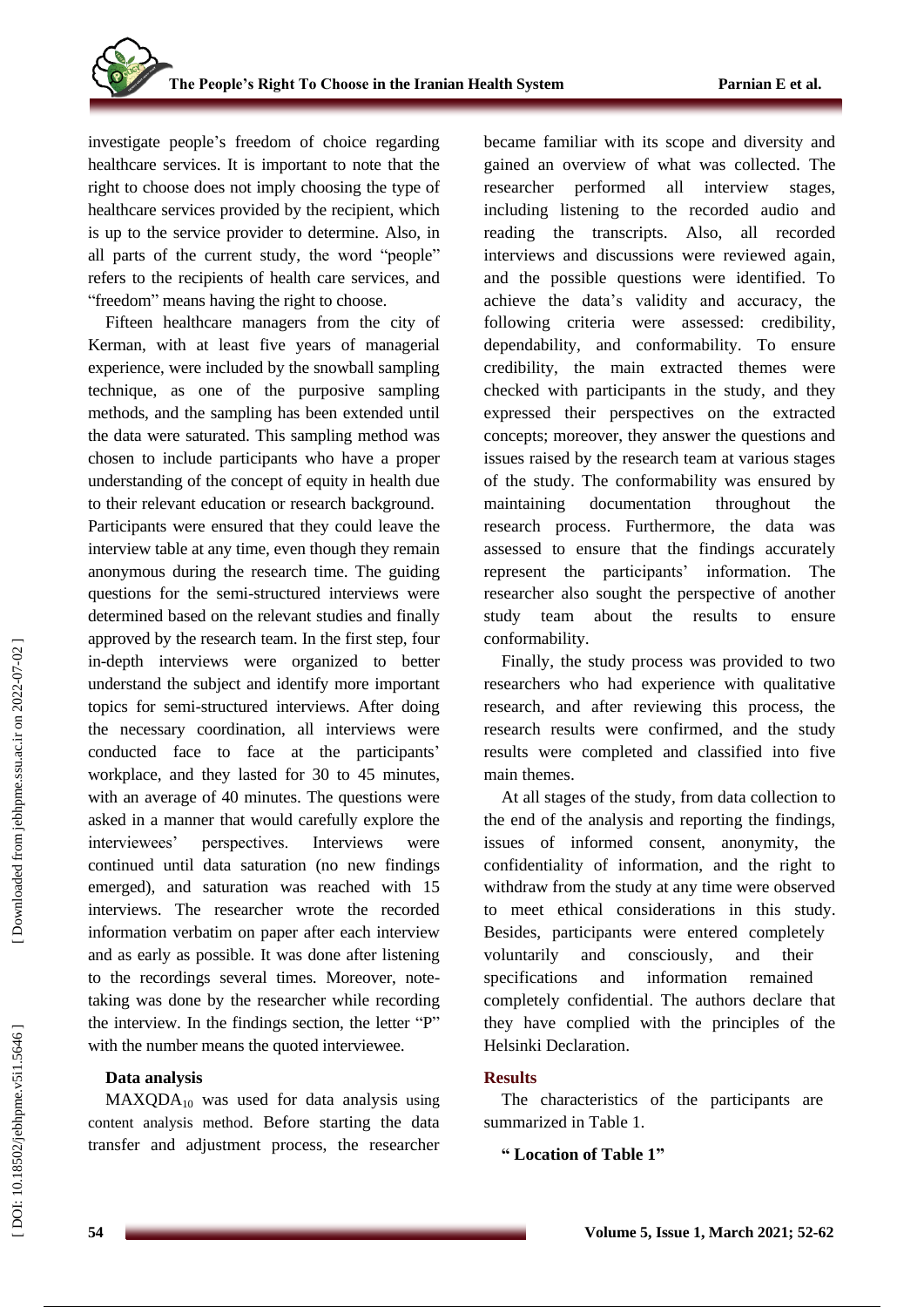

The findings of the current study were categorized into five main themes and presented in Table 2. It should be noted that the right to choose in this study does not mean the choice of healthcare services by the recipient of the service, and making this decision is left to the service provider .

#### **" Location of Table 2 "**

#### **People's awareness of their choice**

The first theme identified in this study was related to people 's awareness of their right to choose in the health system. Few interviewees believed that people were fully aware that, according to the constitution, health was their primary right and that the government had a duty to ensure it. "*If a woman goes to a rural or urban primary health center to have her child vaccinated and the center does not have a vaccine, she will try to go to a higher center ; a city primary health center or even a medical university and ask the authorities about the reason for the health staff 's negligence. It means that people have the right to choose and are aware* " (P.12).

On the other hand, most of the interviewees had different opinions about this subject. "*Unfortunately, people do not have information about their right to choose. The level of awareness and health literacy of the people should be raised, and organizations such as governmental broadcasting networks and the ministry of education, which are in more contact with the public and have a wide means for communication, should act properly with the help and cooperation of the Ministry of Health*" (P.14).

#### **Freedom of choice regarding receiving or not receiving services**

The second identified theme was related to the scope of people 's right to choose . In other words, of the total number of healthcare services provided by the Iranian health system, how much is the freedom of service recipients to receive or not to receive these services. In this regard, the interviewees believed that people have the full right to use healthcare services , and there is no obligation to receive them. "*People who use*

*healthcare have 100% free choice and have free will. For example, a woman who comes for her child vaccination wants a specialist health worker to do it, and the staffs also generally leave the individual s free to choose* " (P.2). "*In the current healthcare system of the country, the client has the ultimate right to choose. For example, the recipients of healthcare services choose the method of contraception without any obligation , and there is no obligation on the part of the staff*" (P.7). "*Fortunately, in the health system of Iran and based on responsibilities that the government is obliged to fulfill, which is to provide the health needs of individuals in the society, various services like primary healthcare services , treatment (medical services ) and rehabilitation services are provided, but there is no obligation for people to receive services. Sometimes face to face follow -up s or follow -ups via telephone are done by rural primary health centers, which are considered an act of compassion on behalf of the*  service provider, and it is not mandatory" (P.15).

#### **Government guidelines and policies**

The third identified theme was classified as government guidelines and policies affecting people 's right to choose. This theme elaborates on whether there is a law or regulation by the government that affects the right of people to choose regarding receiving healthcare services or not. A group of interviewees believed that there was no law in this regard and stated that the government had adopted no policy. "*Government guidelines and policies in our country are generally superficial , and in reality, we are witnessing the implementation of different processes. In the health sector, there are no instructions from high officials to change the people 's right to choose* " (P.9). "*It is the government's responsibility to ensure the people's health and to make every effort in this regard, but no instructions have been communicated to the healthcare centers that affect the people 's right to choose , and whoever wants, can use the available healthcare services* " (P .14).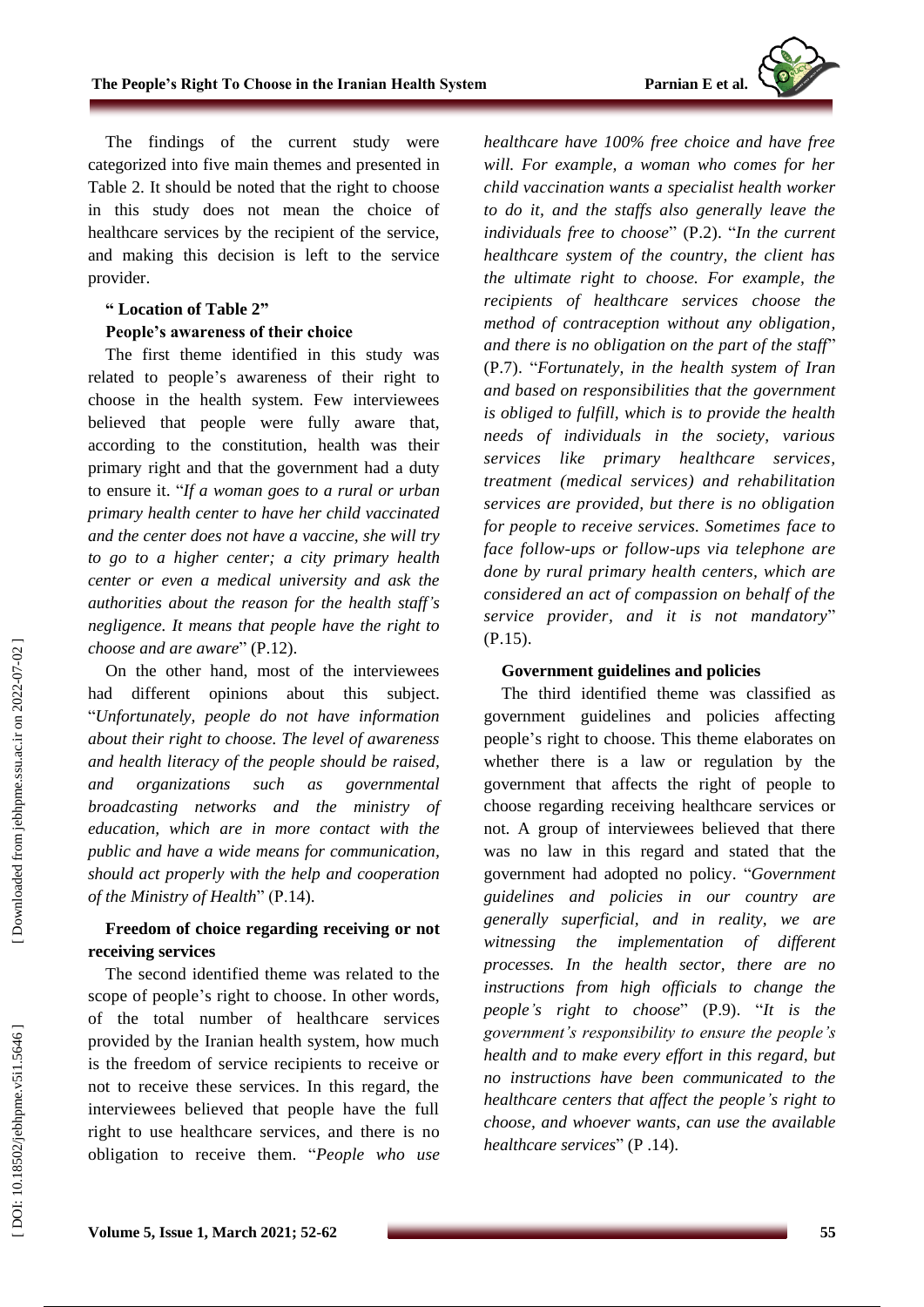Another group of interviewees stated that the only government policy that affects the service recipients' right to choose is insurance coverage. "*In our country, there are several insurance funds, and each of them covers a group of the population according to their mission . S o , the recipients of services have to go to centers that have a contract with their insurance system, and this limits their freedom of choice* " (P.8).

### **Choice of hygienic services and medical services in a special way**

The fourth theme identified includes the people's right to choose in two separate areas of hygienic services (hygienic system) and medical services (medical system) . Some interviewees stated that people have a choice in all areas of hygienic services and medical services. "*The people of our country are intelligent people, for most of them, in both hygienic system and medical system, the manner that services are provided, and the type of service provider is very important,*  which shows that people have a complete choice" (P.13).

Some interviewees saw this option only in primary healthcare. "*In the primary health system, the recipient of the service has more choice, but in the medical system, due to various barriers, including the region (urban, rural) and city of residence, health insurance, and even the amount of household income, this right of choice is*  diminished" (P.11).

Another group of interviewees believed that people generally receive primary healthcare services from the health center s near their address, but for medical and treatment services are free to choose from a variety of available centers and have more options. "*The quality of provided services in the country 's hygienic system does not differ much in practice, but in cases whe n more specialized services are needed, people need a good specialist doctor to continue their treatment process. At this stage, they can freely choose their therapist according to individual preferences and priorities* " (P.5).

#### **Barriers to free access to services**

The last theme identified includes barriers to free receipt of services in Iran 's health system. Many interviewees believed that some of the obstacle s in this area are beyond the health system's control. "*If we also believe that healthcare recipients should be free to receive the services they need, there are some limitations that are beyond our control and are mainly due to lack of different resources* " (P.4). "*In a rural health center and even in an urban hospital , there are minimal staff and specialties, so the patient is unable to choose " (P.10). "In dental centers, when there is only one dentist, the recipient of the service cannot choose. The same is true of midwifery and vaccination services. So, the lack of human resources significantly reduces people's options and their right to choose* " (P.6). "*The services provided in healthcare centers should be very diverse, but unfortunately in practice, when a recipient is going to visit a general practitioner or a specialist, he usually faces a lack of human resources, and even in some cities there's a lack of specialists, which limit your freedom to choose between them or to have any right to choose* " (P.9). Region (rural, urban) and city of residence are also mentioned as restricting people 's right to choose. "*The city of Kerman has about 30 health centers and, of course, certain areas have been defined, specified, and planne d for the coverage of services for recipients. In other words, there are certain areas where people living in that area are compulsorily covered by the healthcare center where they are located and have no other choice*" (P.1). The interviewee s also believed that "*despite the limited resources of the health system, which inevitably affect the freedom to receive healthcare services, with proper managerial and economic policies and proper use of available resources, barriers to free access to services can be partially removed. However, it needs a strong will of the government and officials to achieve this* " (P.8).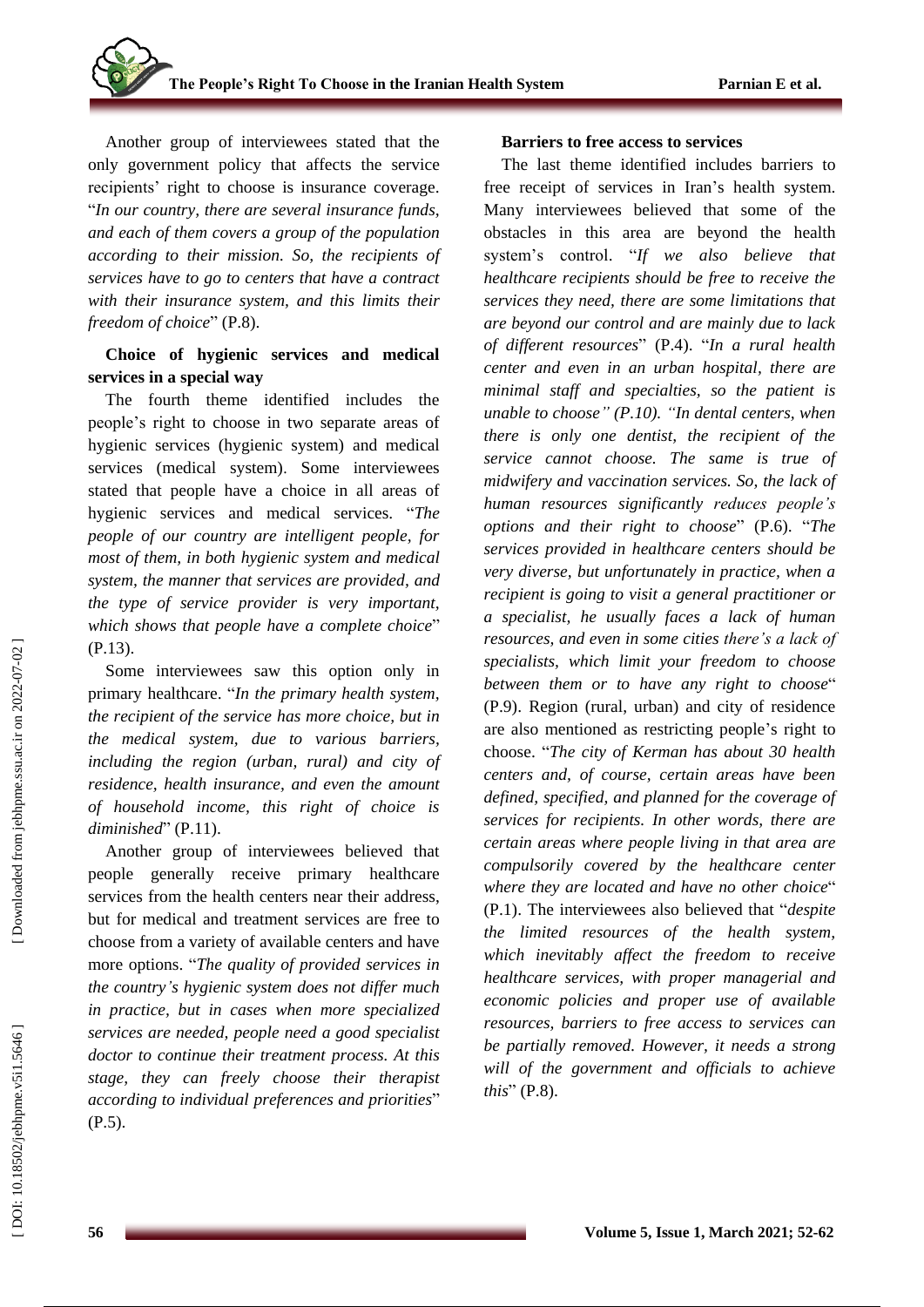| <b>Expertise</b>      |                  | Gender |               |
|-----------------------|------------------|--------|---------------|
|                       | <b>Frequency</b> | Male   | <b>Female</b> |
| Health economics      |                  |        |               |
| Healthcare management |                  |        |               |
| Health policy         |                  |        |               |
| Epidemiology          |                  |        |               |
| Medicine (MD)         |                  |        |               |
| Total                 |                  |        |               |

**Table 1.** The characteristic of the participants

**Table 2.** The right of the people to choose in the Iranian health system

| No. | <b>Main Themes</b>                                                |
|-----|-------------------------------------------------------------------|
|     | People's awareness of the right to choose                         |
|     | Freedom of choice regarding receiving or not receiving services   |
|     | Government guidelines and policies                                |
|     | Choice of hygienic services and medical services in a special way |
|     | Barriers to free access to services                               |

#### **Discussion**

In the health systems, freedom of choice has always been controversial , as some see it as beneficial for recipients , and some people believed it as a disadvantage. In societies with a democratic government system, people have more choices in various matters, and the consideration of this social value by different sections of society is of particular importance. For example, European countries, the United States, and Australia are in this category. In contrast, Asian and African countries with more conservative governments offer people fewer choices (6). According to the results of the current qualitative study conducted in the first six months of 2020 to investigate people's right to choose healthcare services from healthcare managers' perspective, participants had different views about each area that will be discussed here.

In the first main theme of the study, a small number of interviewees believed that people are fully aware of their right to choose and consider ensuring society's health as the government's duty . In contrast, most experts stated that people have low awareness and health literacy. Thus, interorganizational measures need to be taken. Numerous studies have been conducted to investigate the health literacy of different demographic groups of the population. The research titled "Assessment of health literacy studies in Iran: a systematic review " conducted by Robatsarpooshi et al. (14) found that health literacy in different groups in Iran is not desirable. Therefore, coherent planning and efficient health policy should be considered. Moradi et al. (15), in their descriptive -analytical research titled "The Study of Health Literacy of Patients Referring to Specialist Physicians ' Offices in Kermanshah Cit y " demonstrated that the patients and their relatives had a decent level of health literacy. The priority sources for obtaining health related information were the Internet, television and radio programs, and consultation with doctors and medical staff. Also, health literacy was different in terms of sex, education, age, and occupation. Mahmoodi et al. (16), in their paper titled "A Systematic Review and Meta -analysis of Health Literacy in the Iranian Population: Findings and Implications , " showed that it seems necessary to provide education for communities with inadequate and low levels of health literacy. Overall, Health literacy is an important component of public health and needs to be upgraded by policy -making, and its realization can be an essential step towards raising the awareness of the people about their right to choose in the health system.

In the second main theme of the study, the interviewees agreed that various services ha d been provided in the country 's health system, but there is no obligation to receive the m. In all health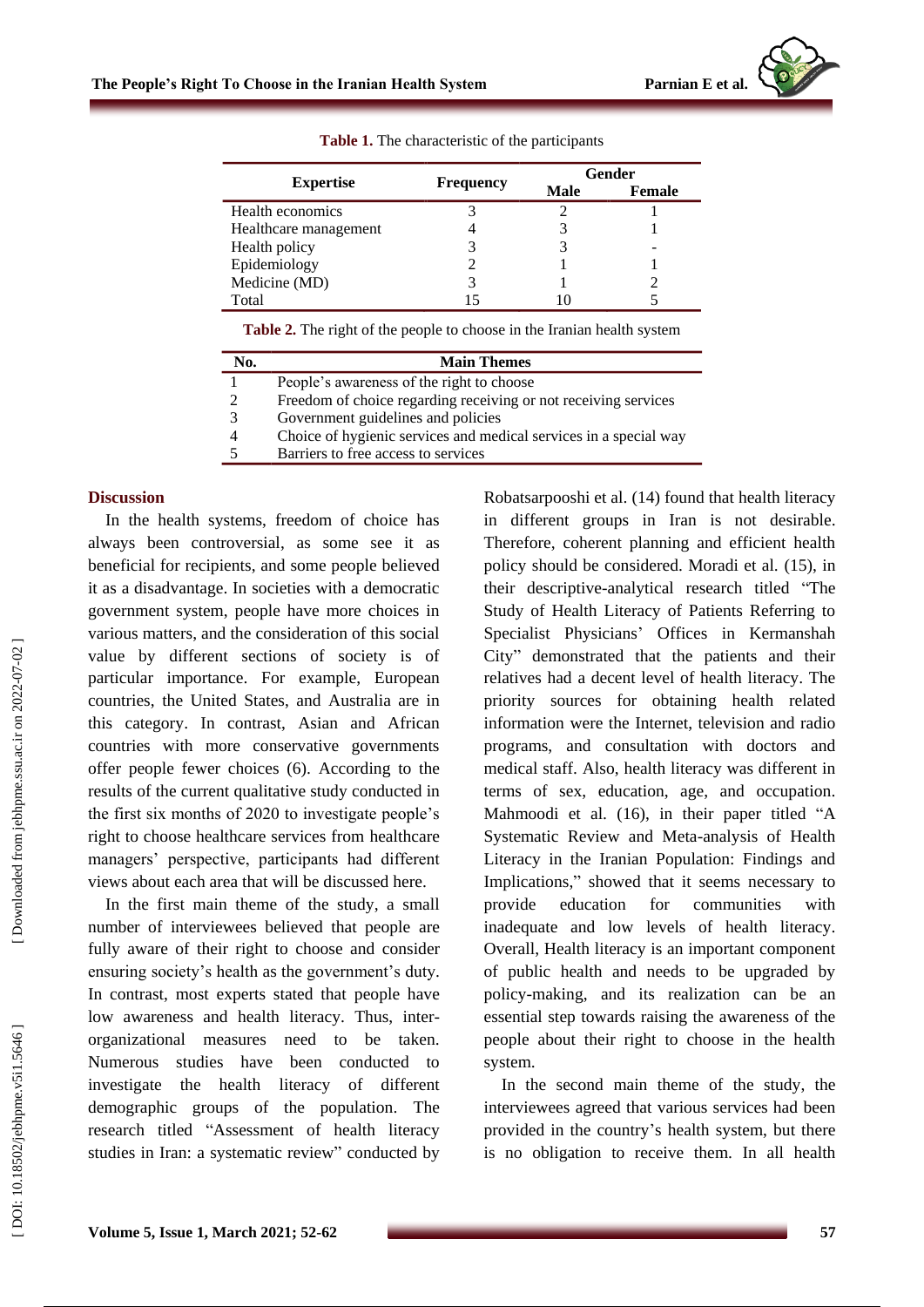systems worldwide, the government provides some services with its available resources, and recipients of services are completely free to use or refuse those (1 7 ). In both cases, the government is not deprived of health stewardship, and the government must take care of and be concerned about its people's health. It seems that comprehensive and evidence-based policy-making can encourage people to use healthcare services , especially the consumption of hygienic services. According to health economics studies, more people use inexpensive hygienic goods and improve health indicators in that community, reducing the need to use costly medical goods (1 8).

In the third main theme of the study, health insurance was introduced as the only government policy affecting people's right to choose, where recipients of services are forced to go to healthcare centers that have a contract with their health insurance with some freedom barriers. This study's findings are in accordance with the study's findings conducted by Rashidian et al. (5). Achieving universal coverage and equitable access to healthcare services in different parts of the country, reducing the financial risks of using healthcare services , and improving the quality of healthcare services are the main reason s for creating and forming health insurances (1 9). In Iran, several major insurance organizations (insurers) have covered many people with their services. The existence of multiple insurance funds can increase the quality and variety of provided services by creating competition to attract more customers. In other words, defining a framework in which people were free to choose an insurance plan among different insurance funds based on each insurer's conditions and characteristics is equal to giving people the right to choose. In the qualitative study conducted by Rashidian et al. (5) , one of the dimensions of freedom in the health system was choosing an insurer. The integration of health insurance funds in the Iranian health system is one issue that affects the freedom to choose the insurer. According to studies, the dispersion of insurance funds may lead to a lack of risk pooling and resource collection, eliminat ing the possibility of insurance organizations' strategic purchase and reducing their bargaining power (20,21).

In the fourth main theme of the study and the right to choose hygienic and medical services separately, the interviewees' opinions varied completely. Some interviewees stated that people have full choice in all areas of hygienic and medical services, some believed that this right is only related to primary healthcare services, and the last group stated that the right to choose is only related to medical services. The results of a study showed that the people have an acceptable amount of freedom to choos e a healthcare organization , and this freedom varies depending on the type of hospital ownership so that patients have more freedom when dealing with the private sector and in public hospitals due to limited resources and large numbers of patients this freedom is limited (5). In South Korea, people have more freedom in the private sector than in the public sector (2 2 ) . In Australia, people have relative freedom to choose a healthcare provider , but they can increase their right to choose health technologies by paying extra money (2 3 ) . In Germany (2 4), the United Kingdom (2 5 ) , and China (2 6), people do not have much choice in choosing a therapist (healthcare provider) and are subject to the law. In general, considering the nature of hygienic services and planning for universal healthcare services coverage, barriers to receiving services from defined centers in a given geographical area can be justified. It is better to guide the recipients in different healthcare services categories by fully implementing the referral system. The right to choose in the medical sector is mostly related to economic variables ; people who afford freely among different healthcare centers and even travel to other cities and countries to receive better and high -quality services, which contrasts with justice theories. Justice (equity) is one of the most important social criteria and values in the health system that all health policy -makers consider, but it seems impossible to establish it even in developed countries (27,28) fully. In the Iranian health system, measures (actions) have always been taken to achieve relative justice, especially to protect the weak and vulnerable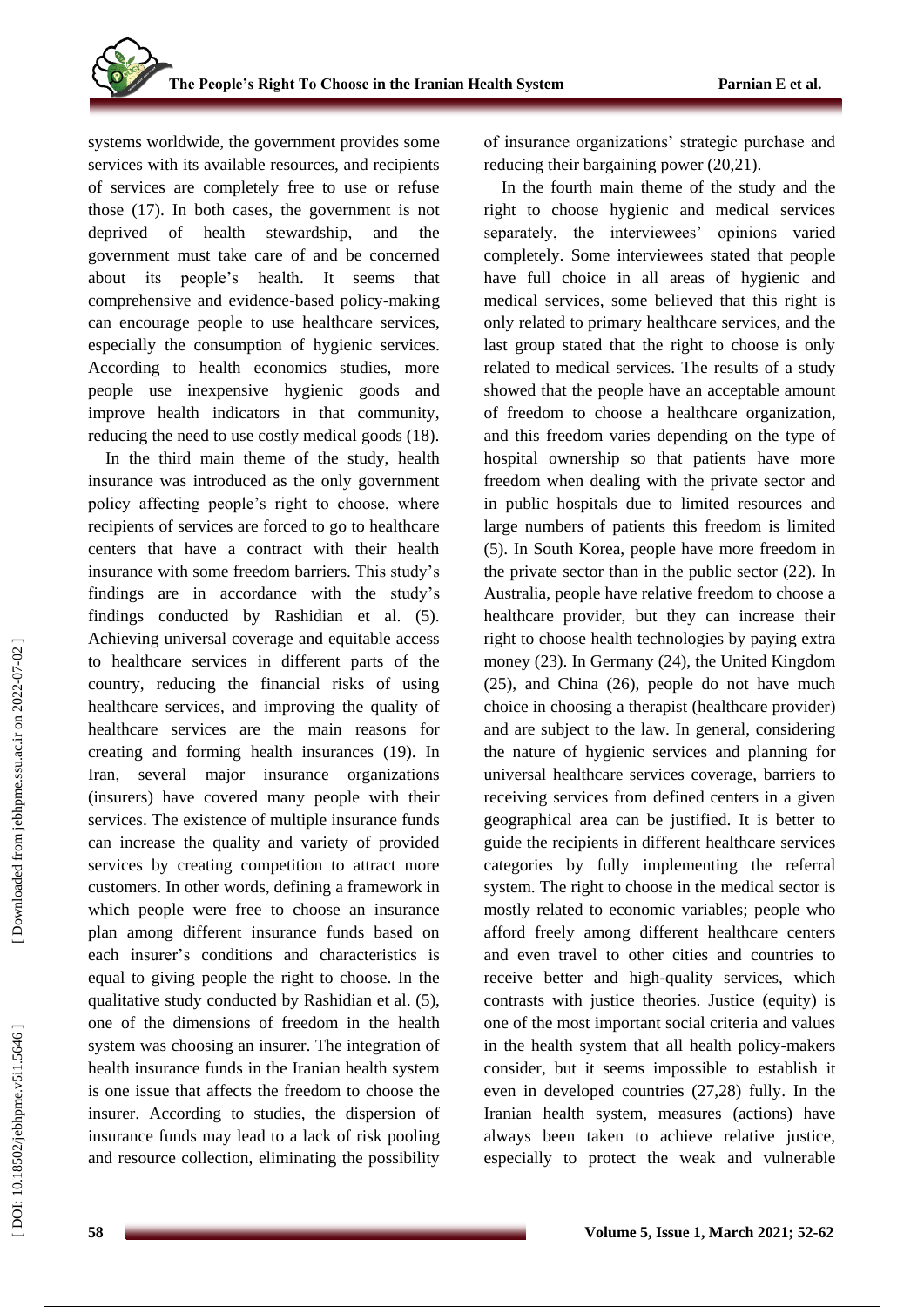Parnian E et al.



sections of society, and there is a need for more planning to increase justice and giving people the freedom of choice .

The fifth and final main theme of the study was the barriers to free access to services in the health system. According to the results, a group of interviewees believed that some of the barriers in this area are beyond the health system's control, and its root is the lack of material and human resources. Also, the region (rural, urban) and the city of residence were introduced to restrict the people 's right to choose. Finally , interviewee s stated that people could be given more freedom of choice by appropriate managerial and economic policies and proper use and allocation of available resources. Balancing the supply and demand of human resources in the health sector (human resources management) along with the fair distribution of material and economic resources is one of the major challenges of all health systems around the world (2 9 ,30 ) , and there is a positive relationship (correlation) between the equitable distribution of facilities and society's level of health status (31). The study of Mossadeg h Rad et al. (32) showed that the unfair distribution of health resources will lead to the referral of patients to other cities, which will impose more costs on patients and the health system, and will also reduce patient s satisfaction . The distribution of physicians in Japanese hospitals is undesirable ; in China , the disproportionate distribution of human resources is more prevalent in rural areas (3 3 ) , and specialized human resources show little inclination to operate in small towns and rural areas (3 4). In general, in the country's health system, with the help of the right policies, the allocation and distribution of resources should be done legally, especially in deprived areas, so that the recipients of services can have more freedom of choice.

Qualitative studies allow for in -depth analysis of factors influencing outcomes and provide a basis for developing conceptual frameworks for different assessments. Nevertheless, this type of study does not compensate for the necessity of quantitative assessment of contributing factors.

Statistical modeling and analysis allow for quantitative identification of the causal relationship among contributing factors, ranking influencing factors, and determining policy priorities. In this study, the snowball sampling method was used to find the participants , resulting in missing some experts. Difficult access to interviewees was another limitation of the present study. Finally, only the main themes were identified and extracted ( nothing was done about the sub -themes) to answer the research question. Hence, it is better to generalize the results of the current study more carefully. Despite these limitations, in this study, various aspects of people 's right to choose in the Iranian health system were investigated and discussed. For future research, doing more specialized studies from other health system employees' perspectives and finding the hidden aspects hidden from the present study results are suggested. The findings derived from different researches can be applied and implemented by policy -makers in large -scale policies to make better decisions based on scientific and valid evidence (evidence -based policy -making) (35) .

#### **Conclusion**

Generally, with the measures taken, more attention is paid to social values in health systems , and people have more freedom and choice s than in the past . However, to strengthen the foundations of social justice, there is a need for comprehensive policies and planning in different aspects to improve community health indicators and ensure that recipients of healthcare services are satisfied with receiving these services.

#### **Acknowledgments**

The authors sincerely would like to thank all of Kerman city's healthcare managers who helped improve the study's qualit y through constructive criticism and professional viewpoints. The authors are especially thankful to Mr. Mojtaba Hasoumi, Ph.D. Student of Health Economics, Iran University of Medical Sciences.

#### **Conflict of interests**

The authors declare d no conflict of interest s .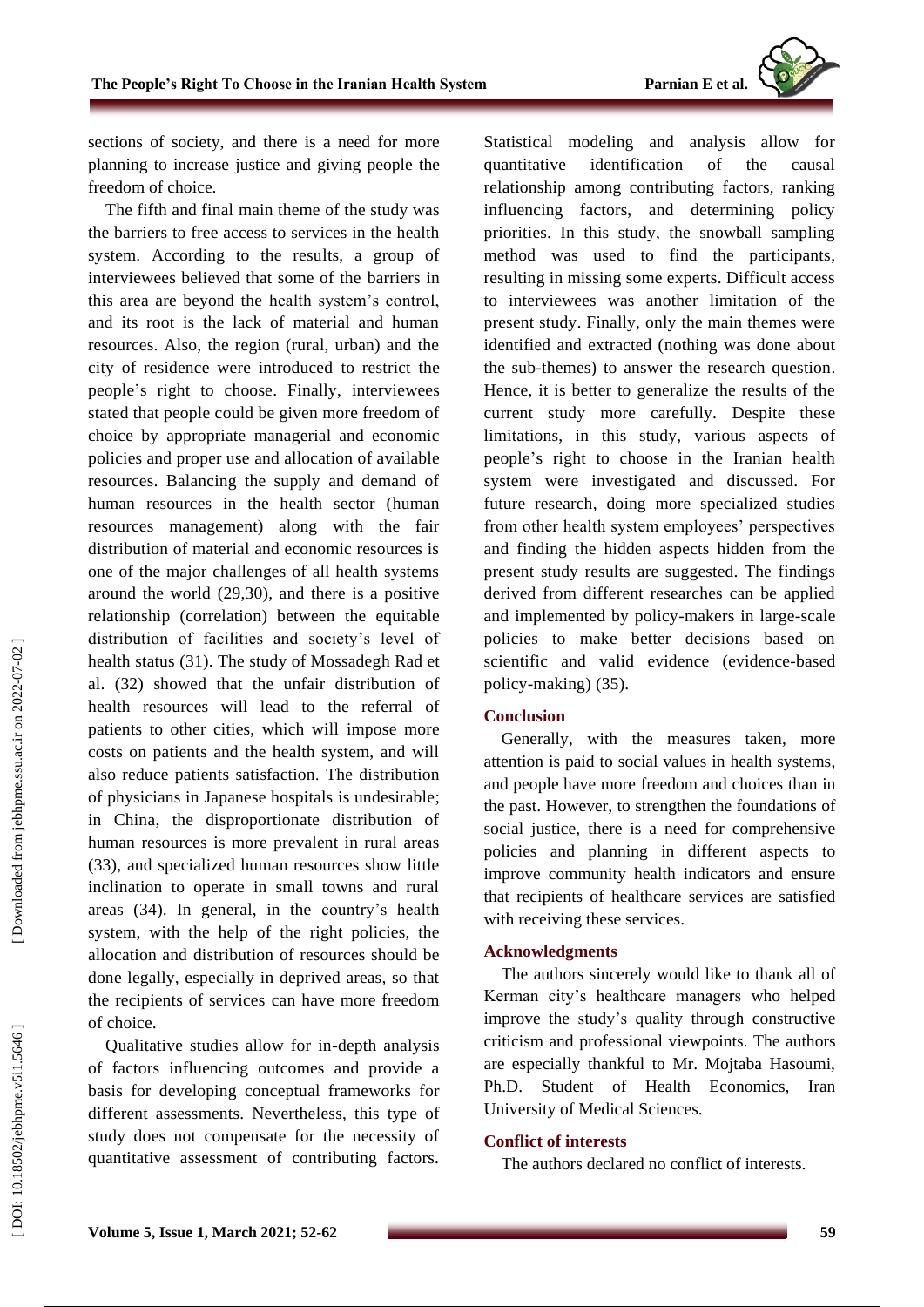# **Authors' contributions**

Aboutorabi A and Parnian E designed research; Sheikhy -Chaman M conducted research; Soltani Z analyzed data; and Parnian E and Sakhidel Hovasin A wrote the manuscript. Sheikhy -Chaman M had primary responsibility for final content. All authors read and approved the final manuscript.

# **Funding**

There was no funding for this study.

# **References**

- 1. Sajadi HS, Ehsani -Chimeh E, Majdzadeh R. Universal health coverage in Iran: Where we stand and how we can move forward. Med J Islam Repub Iran. 2019; 33: 9. doi: 10.34171/mjiri.33.9.
- 2. Kakemam E, Raeissi P, Miankoohi E, Sheikhy Chaman M. The Effect of Surgical Safety Checklist on Morbidity and Mortality of Operated Patients in a Public Hospital: A Before - After Study. JMJ. 2020; 18(1): 41 -9. [In Persian]
- 3. Doshmangir L, Rashidian A, Ravaghi H, Takian A, Jafari M. The Experience of Implementing the Board of Trustees' Policy in Teaching Hospitals in Iran: An Example of Health System Decentralization. Int J Health Policy Manag. 2015; 4(4): 207 -16. doi: 10.15171/ijhpm.2014. 115 .
- 4. Elshaug AG, Moss JR, Tunis SR, Hiller JE. Challenges in Australian policy processes for disinvestment from existing, ineffective healthcare practices. Aust New Zealand Health Policy. 2007; 4: 23. doi: 10.1186/1743-8462-4-23.
- 5. Rashidian A, Arab M, Mostafavi H. Freedom and equity in Iranian health system: a qualitative study. Payesh. 2017; 16(6): 747 -57. [In Persian]
- 6. Clark S, Weale A. Social values in health priority setting: a conceptual framework. J Health Organ Manag. 2012; 26(3): 293 -316. doi:10.1108/14777261211238954.
- 7. Stafinski T, McCabe C, Menon D. Determining social values for resource allocation decision making in cancer care: a Canadian experiment. J

Cancer Policy. 2014; 2(3): 81 -8. doi: 10.1016/ j.jcpo. 2014.07.002.

- 8. Littlejohns P, Weale A, Chalkidou K, Faden R, Teerawattananon Y. Social values and health policy: a new international research programme. J Health Organ Manag. 2012; 26(3): 285 -92. doi:10.1108/14777261211238945.
- 9. Rashidian A, Arab M, Vaez Mahdavi M, Ashtarian K, Mostafavi H. Which Social Values Are Considered in Iranian Health System?. Arch Iran Med. 2018; 21(5): 199 -207. PMID: 29738263.
- 10. Stafinski T, Menon D, Marshall D, Caulfield T. Societal values in the allocation of healthcare resources: is it all about the health gain?. Patient. 2011; 4(4): 207-25. doi: 10.2165/11588880-000000000 -00000.
- 11. Whyle E, Olivier J. Social values and health systems in health policy and systems research: a mixed -method systematic review and evidence map. Health Policy Plan. 2020; 35(6): 735 -51. doi: 10.1093/heapol/czaa038.
- 12. Chavehpour Y, Rashidian A, Woldemichael A, Takian A. Inequality in geographical distribution of hospitals and hospital beds in densely populated metropolitan cities of Iran. BMC Health Serv Res. 2019; 19: 614. doi: 10.1186/ s12913-019-4443-0.
- 13. Hadian M, Raeissi P, Shali M, Khalilabad TH, Niknam N. Investigating the effects of human health resource changes on the basic health indicators in Iran: An econometric study. J Edu Health Promot. 2019; 8: 207. doi: 10.4103/ jehp.jehp\_265\_19.
- 14. Robatsarpooshi, D, Tavakoly Sany S, Alizadeh Siuki H. Peyman N. Assessment of health literacy studies in iran: systematic review. JSUMS. 2019; 25(6): 793 -807. [In Persian]
- 15. Moradi M, Bahrami Nia S. The Study of Health Literacy of Patients Referring to Specialist Physicians' Offices in Kermanshah City. Payavard. 2019; 13 (4): 291 -301. [In Persian]
- 16. Mahmoodi H, Dalvand S, Ghanei Gheshlagh R, Kurdi A. A Systematic Review and Meta analysis of Health Literacy in the Iranian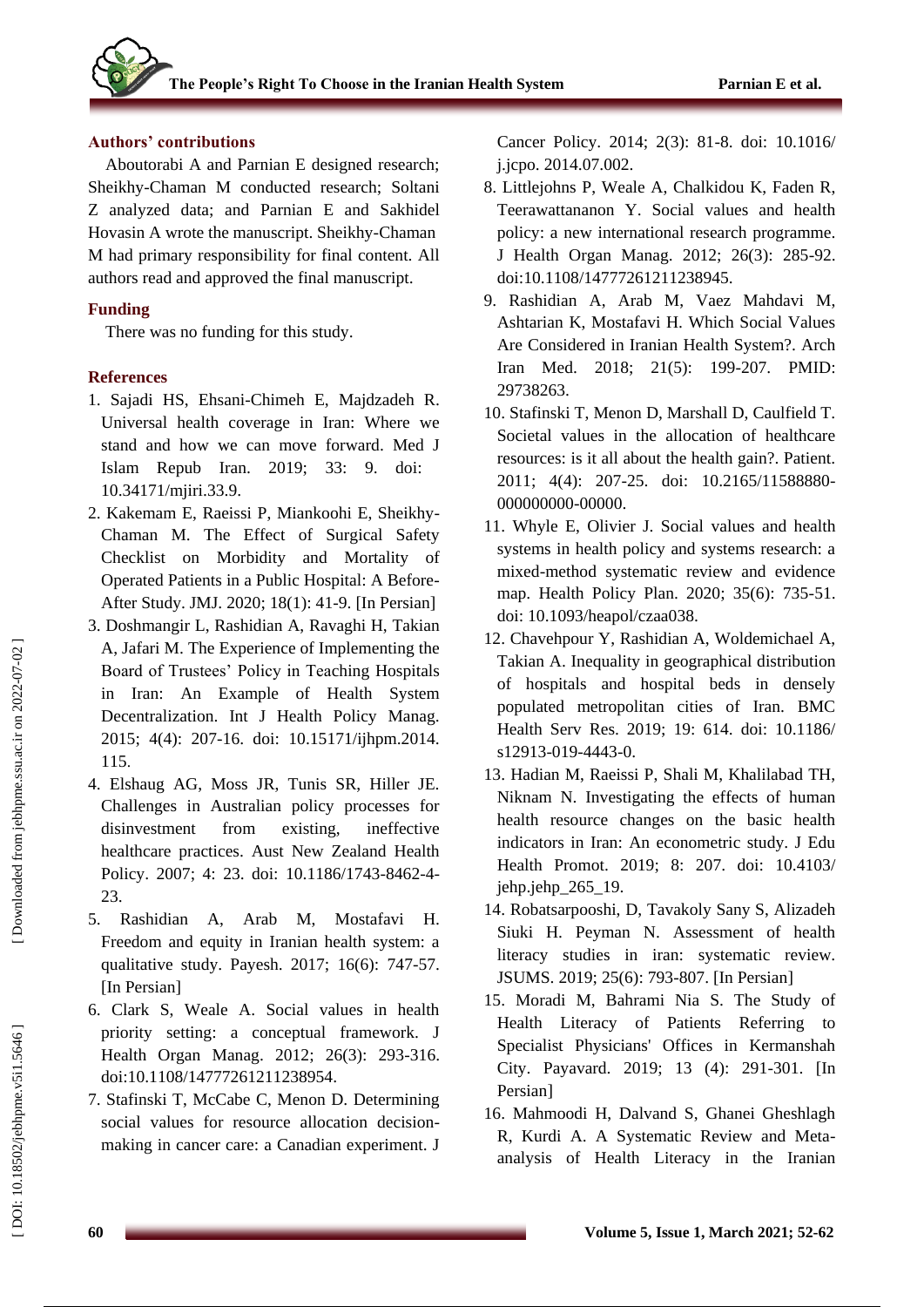Population: Findings and Implications. Shiraz E - Med J. 2019; 20(4). doi: 10.5812/ semj.81115.

- 17. Brinkerhoff DW, Cross HE, Sharma S, Williamson T. Stewardship and health systems strengthening: An overview. Public Adm Dev. 2019; 39(1): 4 -10. doi: 10.1002/pad.1846.
- 18. Folland S, Goodman AC, Stano M. The Economics of Health and Healthcare: Pearson New International Edition. Routledge; 2016 May 23.
- 19. Wu R, Li N, Ercia A. The effects of private health insurance on universal health coverage objectives in China: a systematic literature review. Int J Environ Res Public Health. 2020; 17(6): 2049. doi: 10.3390/ijerph17062049.
- 20. Wang X, Zheng A, He X, Jiang H. Integration of rural and urban healthcare insurance schemes in China: an empirical research. BMC Health Serv Res. 2014; 14: 142. doi:10.1186/1472-6963 -14 -142.
- 21. Bazyar M, Rashidian A, Kane s, Vaez Mahdavi MR, Akbari Sari A, Doshmangir L. Policy Options to Reduce Fragmentation in the Pooling of Health Insurance Funds in Iran. Int J Health Policy Manag. 2016; 5(4): 253 -8. doi: 10. 15171/ ijhpm.2016.12.
- 22. Ahn J, Kim G, Suh HS, Lee SM. Social values and healthcare priority setting in Korea. J Health Organ Manag. 2012; 26(3): 343 -50. doi: 10.1108/14777261211238981.
- 23. Whitty JA, Littlejohns P. Social values and health priority setting in Australia: an analysis applied to the context of health technology assessment. Health Policy. 2015; 119(2): 127 -36. doi: 10.1016/j.healthpol.2014.09.003.
- 24. Kieslich K. Social values and health priority setting in Germany. J Health Organ Manag. 2012; 26(3): 374 -83. doi:10.1108/ 14777261211239016.
- 25. Littlejohns P, Sharma T, Jeong K. Social values and health priority setting in England: "values" based decision making. J Health Organ Manag. 2012; 26(3): 363 -73. doi:10.1108/ 14777261211239007.
- 26. Docherty M, Cao Q, Wang H. Social values and health priority setting in China. J Health

Organ Manag. 2012; 26(3): 351 -62. doi:10.1108/ 14777261211238990.

Parnian E et al.

- 27. Nord E, Johansen R. Concerns for severity in priority setting in healthcare: a review of trade off data in preference studies and implications for societal willingness to pay for a QALY. Health Policy. 2014; 116(2-3): 281-8. doi: 10.1016/j.healthpol.2014.02.009 .
- 28. Nelson HD, Cantor A, Wagner J, Jungbauer R, Quiñones A, Stillman L, et al. Achieving health equity in preventive services: a systematic review for a National Institutes of Health Pathways to Prevention Workshop. Ann Intern Med. 2020; 172(4): 258-71. doi: 10.7326/M19-3199.
- 29. Bazyar M, Noori Hekmat S, Rafiei S, Mirzaei A, Otaghi M, Khorshidi A, et al. Supply -and demand projections for the health workforce at a provincial level from 2015 to 2025 in Ilam, Iran. Proc Singapore Healthc. 2020: 1 -10. doi: 10.1177/2010105820943239 .
- 30. Vahdati H, Hozni A, Tohidi Moghaddam M. Effect of Human Resources Management on the Quality of Services Based on Hospital Accreditation. EBHPME. 2017; 1(4): 211 -21.
- 31. Rezaei S, KaramiMatin B, Akbari Sari A. Inequality in the geographic distribution of health workforce in the governmental sector in Iran. Hakim Health Sys Res J. 2015; 18(3): 194 - 200. [In Persian]
- 32. Mosadeghrad AM, Dehnavi H, Darrudi A. Equity in hospital beds distribution in Zanjan Province, Iran. Payesh. 2020; 19(3): 255 -66 . [In Persian]
- 33. Ghazi Mirsaeid SJ, Mirzaie M, Haghshenas E, Dargahi H. Human Resources Distribution Among Tehran University of Medical Sciences Hospitals. Payavard. 2014; 7(5): 432 -46 . [In Persian]
- 34. Delavari S, Arab M, Rashidian A, Nedjat S, Souteh RG. A qualitative inquiry into the challenges of medical education for retention of general practitioners in rural and underserved areas of Iran. J Prev Med Public Health. 2016; 49(6): 386 –93. doi: 10.3961/ jpmph. 16.062.

DOI: 10.18502/jebhpme.v5i1.5646